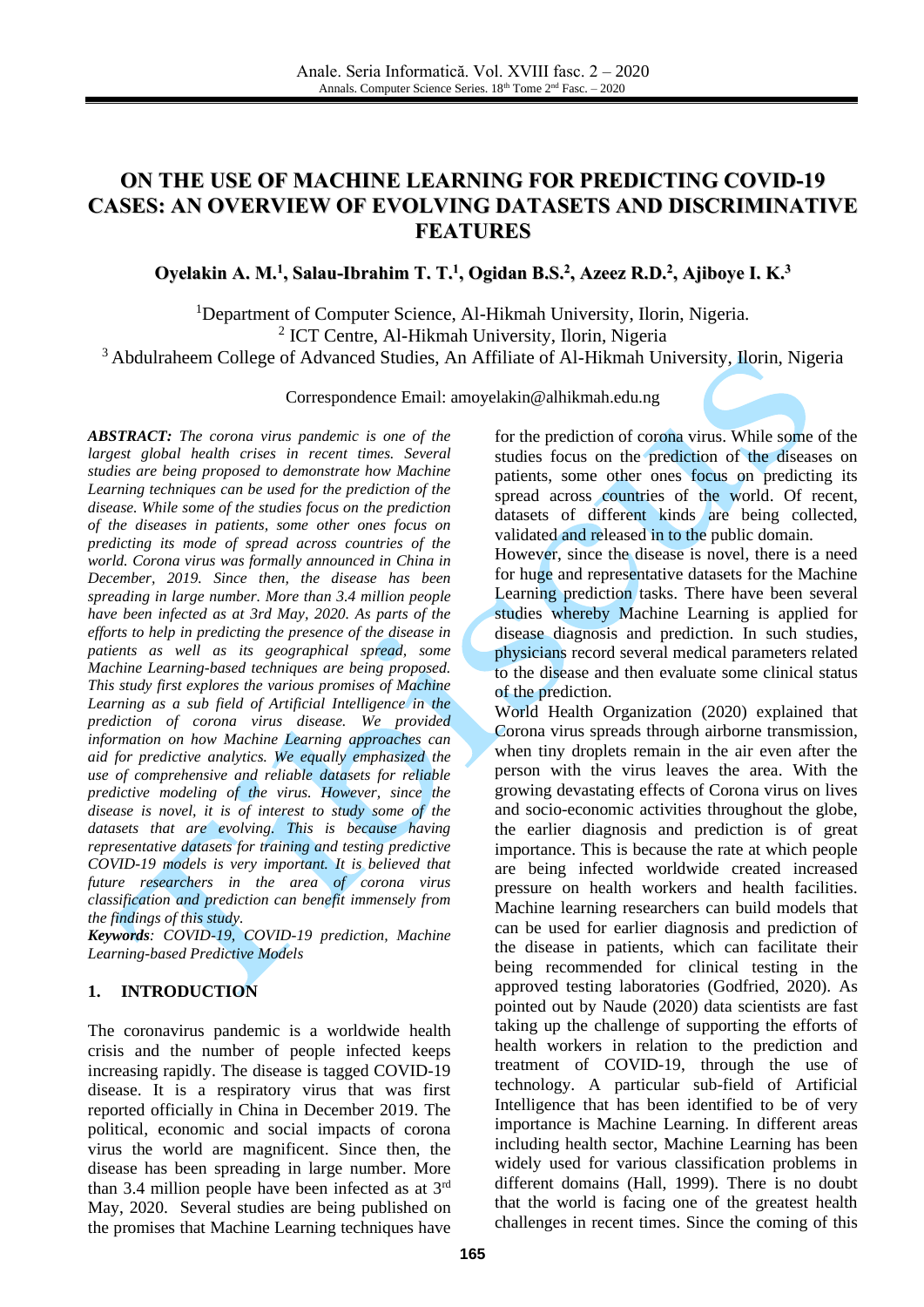pandemic, World Health Organization has released several situational reports and technical guidance so that every country of the world can take caution against its spread and achieve recovery of the infected.

This study first explores the various promises of Machine Learning as a sub field of Artificial Intelligence in the prediction of corona virus disease. This is because having representative datasets for training and testing predictive models is very important. This study first explores the various promises of Machine Learning as a sub field of Artificial Intelligence in the prediction of corona virus disease. Then, mention was made of the characteristic nature of some of the preliminary datasets that are being released so far. We carry out preliminary investigation of these datasets and then come up with some challenges that researchers may have in using those datasets for reliable, verifiable and effective Machine Learning-based prediction models. The main reason for this approach is to provide earlier insights to research communities in this area.

### **2. MACHINE LEARNING FOR COVID-19 BASED CLASSIFICATION**

Machine Learning is a very large interdisciplinary field that is deeply based on concepts from computer science, statistics, cognitive science, engineering, optimization theory and many other mathematicalrelated disciplines in mathematics (Ghahramani, 2004). Machine learning algorithms have been widely used for various classification problems in several fields, including health sector. Machine learning involves training an algorithm to perform tasks by learning from patterns in data rather than performing a task it is explicitly programmed to do (Hall, 1999; Chartrand, Cheng, Vorontsov, Drozdzal, Turcotte, et al., 2020). In a Machine Learning classification problem, each training point belongs to one of N various classes. The goal is to construct a function which, given a new data point, will correctly predict the class to which the new point belongs.

Alpaydin (2010) pointed out that data plays an indispensable role in machine learning as the learning algorithm is used to discover and learn knowledge or properties from the data. In order to build an effective machine learning model, it is essential to train the model on and test it against data that come from the same target distribution. Similarly, to have a very effective Machine Learning model, the quantity and quality of dataset used is necessary. [Machine learning](https://en.wikipedia.org/wiki/Machine_learning) does involve a common task of constructing [algorithms](https://en.wikipedia.org/wiki/Algorithm) that can learn from and make predictions on [data](https://en.wikipedia.org/wiki/Data) (Ron Kohavi & Foster Provost, 199*8).* Such algorithms work by making data-driven predictions or decisions by building a [mathematical model](https://en.wikipedia.org/wiki/Mathematical_model) from input data (Bishop, 2006). Studies that use machine learning approaches for COVID-19 predictive models are growing as, there have been studies that focus on the epidemic trend in the world (Li et al, 2020), covid-19 prediction in patients based on clinical data used for training the model (Onoja, 2020; Jiang, Coffee, Bari, Wang, Jiang, et al., 2020) as well as those studies that are more centered on recovery rate in different countries of the world (Yan, Zhang, Xiao, Wang, M., … Yuan, 2020). Similarly, Several studies including Kuniya (2020), Li, Zhang, Jiang, Liu, Chen, Zhang and Wang (2020) have proposed Machine Learning based approaches for the prediction of corona virus in patients as well as its spread across the world. Santosh (2020) pointed out that Artificial Intelligence (AI) promises a new paradigm for healthcare, as several different AI tools that are built upon Machine Learning algorithms are employed for analyzing data and decision-making processes. This means that AI-driven tools help identify COVID-19 outbreaks as well as forecast their nature of spread across the globe.

### **3. PROMISING FEATURES FOR TRAINING MACHINE LEARNING BASED COVID 19 MODELS**

In every machine learning problem, it is expected that the most important features are used to train and test for the best classifier performance. A feature is the input variable or attribute which is any representative information that is extracted from the raw data set. In respect of covid-19 prediction, Barstugan, Ozturk and Ozkaya (2020) argued that expert radiologists have identified that computerized tomography images are promising for detecting coronavirus as COVID-19 shows different behaviours from other viral pneumonia. Also, Farid, Selim, and Khater (2020) proposed a novel CT image analysis for building a predictive model for the new corona virus. Apart from this, some other studies have identified that the genetic and phenotypic structure of COVID-19 in pathogenesis is important (Mousavizadeh & Ghasemi, 2020). Based on the two popular approaches for detecting novel corona virus, the most important of these features that can be used for training Machine Learning-based models can be identified. A computerized tomography scan make use of computers and rotating X-ray machines to create cross-sectional images of the body.

These images have been found capable to show the soft tissues, blood vessels, and bones in various parts of the body. There are some new studies that are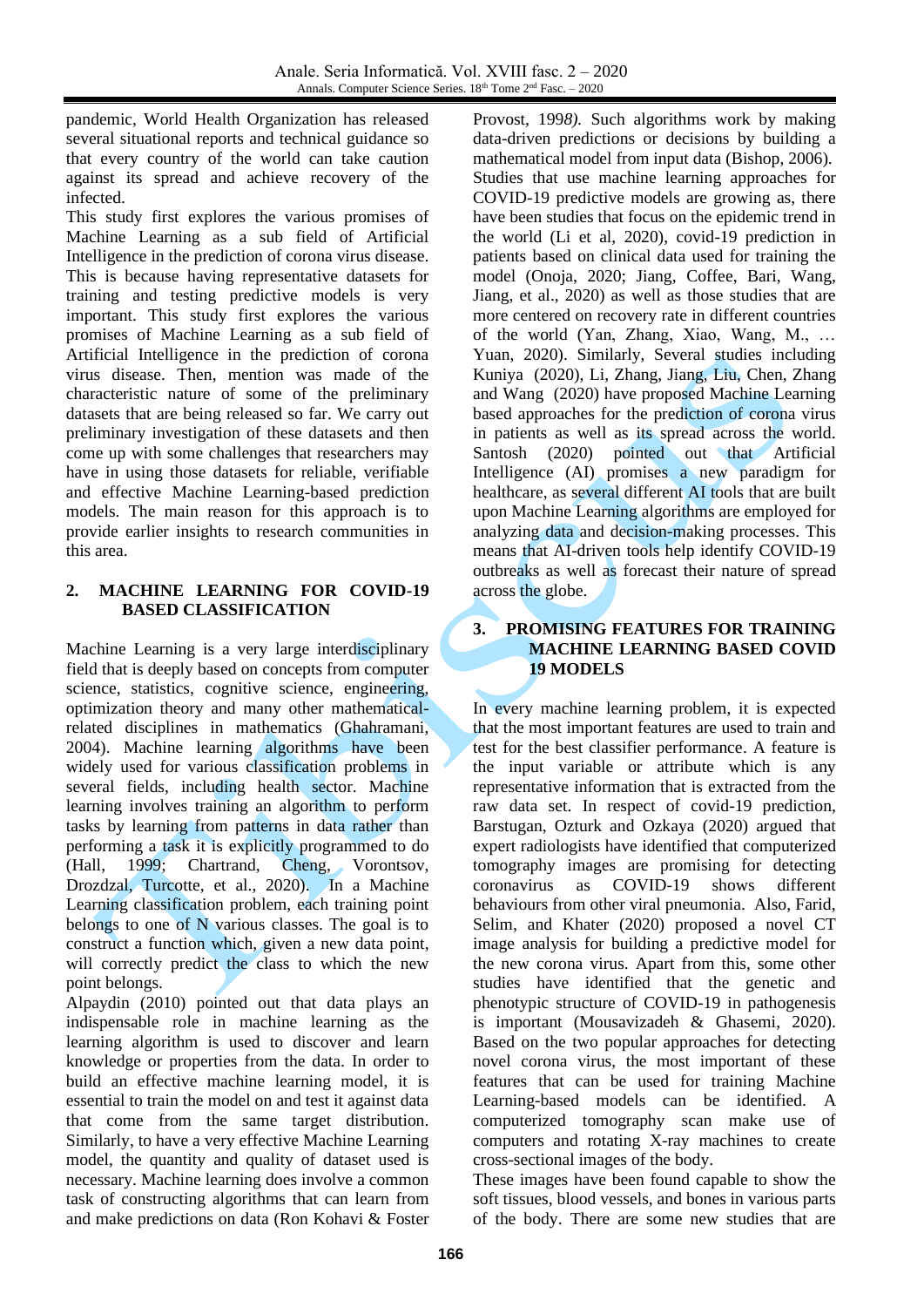doing clinical characterization of COVID-19 by summarizing the effect of COVID-19 on various body organs (Naji, 2020). Some of these studies identified the need to use CT images, Protein genomes etc in patients that are infected in patients for the prediction of the disease. Preliminary investigations showed that some of the features used by some Machine Learning-based COVID-19 predictive models are promising enough.

In Machine Learning, feature selection is carried out on the chosen dataset with a view to achieving the following: increasing the predictive ability, increase interpretability and reduce computational time of the proposed model. Given a feature space, the focus is on how to have an optimal mapping which will serve as the one that does not result into increase in the minimum probability of error.

### **Overview of COVID-19 Datasets**

As at May 05, 2020, 15:36 GMT, the number of coronavirus cases globally stood at 3,676,502 while 253,473 have died and about 1,211,848 have recovered from the infections (Worldometer, 2020;WHO, May 4, 2020). Several preliminary datasets on the corona virus pandemic are being collected and released to the public domain. The datasets come with a lot of promises. However, these datasets need to be investigated thoroughly before they can be used for building Machine Learning models that will be reliable, verifiable and effective. Some of the datasets identified so far are still being updated from time to time, as the disease is spreading across countries and communities. The focus of some of these datasets is the clinical and epidemiologic description or characteristics of the affected COVID-19 patients. Based on preliminary findings, it is believed that these set of data will be needed in every Machine learning based model. As the repository of coronavirus-related databases are growing, one cannot say for sure that these datasets can be used for a reliable and verifiable Machine Learning-based predictive models yet. It is important to validate every dataset released. IT has been identified that some data sources only report the infection rate, the number of those that have recovered as well as those that died across countries of the world.

Coronavirus-related databases/datasets are growing rapidly. Several public datasets that are related to coronavirus diseases have been released in recent times. For instance, we have them from Johns Hopkins Center for Systems Science and Engineering (JHU CSSE), Global Health Data from the World Bank, and OpenStreetMap data are current. We equally have Dataset on COVID from Next Web as well as from Harvard University. Human Data has released COVID-19 related Dataset that can be used for classification problems.

There are comprehensive dataset from Kaggle that focuses on the novel corona virus. Last but not the least, coronavirus-source-data have been released by Our World in Data. There is also Corona virus tweet dataset that was released by The NextWeb. All these datasets are currently available for download (The Next Web, 2020). Preliminary investigation in some of these datasets showed that some of these datasets are still being collected as the COVID-19 disease keeps spreading and affected countries of the world are battling with new infections and increased fatality.

Several researches in the past have identified that building effective Machine learning models is based on some factors. One of such factor is the choice of dataset. These datasets contain Early Epidemiological Cases of the diseases in some countries of the world. Some of the datasets identified in this study are the ones by the following: platforms Corona virus Dataset by Kaggle, Novel Corona virus (COVID-19) Cases Data released by humdata, Corona virus Data hub, Data.europa.eu, Corona virus Source Data ourworldindata.org, Google's comprehensive datasets for Corona virus researches and Corona Virus Tweets Dataset by the Next Web. Roser, Ritchie, Ortiz-Ospina and Hasell (2020) prepared and provided a complete COVID-19 dataset in two formats namely: .xslx and .csv. The dataset is updated daily as the virus is spreading and new cases being reported in the six continents.

# **4. METHODOLGY**

The methodology employed in this study is to give a description of the promises that Machine learning approach has for predicting the COVID-19 disease. We equally investigate the datasets that are fast evolving as the corona virus is ravaging the world. Then, our literature search shifted to identify some works that promise the use of Machine learning prediction the virus among patients as well as the ones that investigate its geographical spread. The study specifically searched and identified good resources from the following online research databases: medRxiv, arxiv, mdpi, and Research gate as well as technical reports from World Health Organanisation and some other reputable health and technological company's repositories.

We provided an overview of the current set of publicly available datasets on the novel corona virus, popularly called COVID-19. Then, some of the Machine-learning based challenges that these datasets may have and that have to be overcome before being used for reliable research results are mentioned.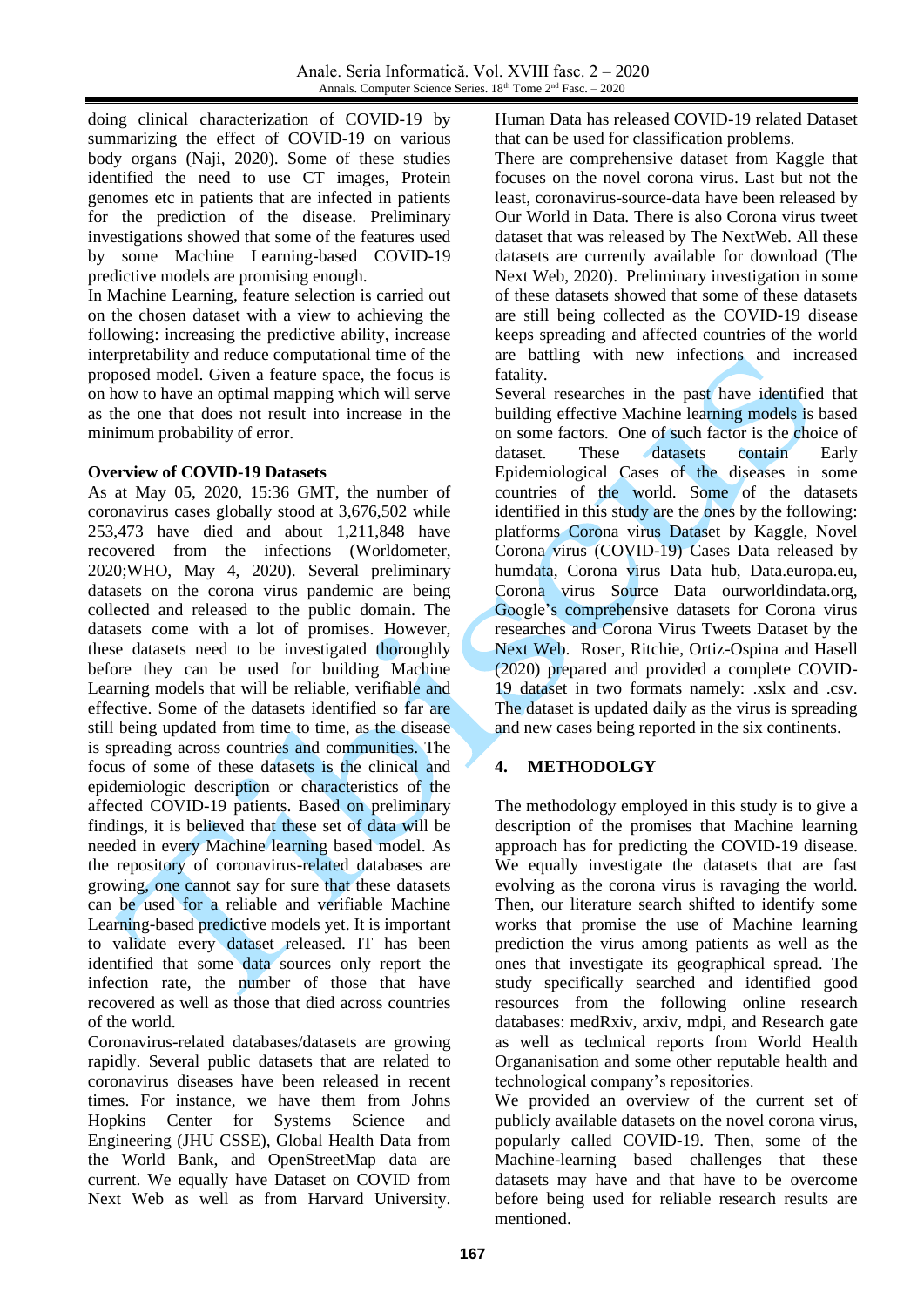#### **Challenges of Predicting corona virus with current datasets**

Some of the challenges that may arise in some of these datasets can depend on how to choose the best data repository for the work which may depend on the nature of the research approach. Another one can be based on the need to do validation of some of the records contained in the dataset since the datasets are released continuously and the disease keeps spreading. Generally, in Machine learning, there have been challenges such as curse of small dataset or curse of dimensionality in large datasets. Small data can cause some contemporary machine learning algorithm to overfit. It is expected that the researcher identifies some of these challenges and other data pre-processing challenges and make the right decision early enough while proposing a Machine Learning based COVID-19 predictive model.

## **5. DISCUSSIONS**

This study gave an overview of works that argued in favour using Machine Learning as a sub-field of Artificial Intelligence for the prediction of COVID-19. Specifically, the promises in respect of identifying the disease in patient as well as forecasting its spread in communities are discussed. The work equally mentioned some preliminary COVID-19 datasets being collected and publicly released. Some of these datasets are based on the clinical features observed in countries that are battling with the corona virus. We identified that some of the recent Machine Leaning studies surveyed are based on the statistical data collected based on the infection rate, the recovery rates as well as the fatality date (death rate). We equally found out that some of the datasets identified so far are still being updated from time to time, as the disease is spreading across countries and communities. Lastly, it was discovered that the focus of some of these datasets is on the clinical and epidemiologic description or characteristics of the affected COVID-19 patients.

### **CONCLUSION AND FUTURE WORK**

This study provided an overview of the strengths that Machine learning algorithms for the prediction of COVID-19. Some of the research directions in the use of Machine Learning algorithms for predicting the disease were also discussed. The emerging datasets that are being publicly made available are identified and the need for reliable, verifiable and comprehensive datasets was pointed out. The research also found out that some of these datasets are being updated from time to time as the COVID-19 cases keep growing in most of the

affected nations.In future, the focus will be on proposing Machine Learning-based framework that will give promising prediction and characterization of corona virus in patients as well as its spread in communities of the affected countries. Emphasis will be on proposing hybrid technique that can classify the virus in both real time and offline basis. Comprehensive datasets that will focus on the main features that can be used for predicting infections as well as geographical spread will be required.

## **REFERENCES**

- [1] **Alpaydin E.** (2010). Introduction to Machine Learning, MIT Press [https://github.com/mindis/002\\_MachineLearning\\_e](https://github.com/mindis/002_MachineLearning_eBook/blob/master/Alpaydin%20-%20Introduction%20to%20Machine%20Learning%20(MIT%2C%202004).pdf) [Book/blob/master/Alpaydin%20-](https://github.com/mindis/002_MachineLearning_eBook/blob/master/Alpaydin%20-%20Introduction%20to%20Machine%20Learning%20(MIT%2C%202004).pdf) [%20Introduction%20to%20Machine%20Learning%](https://github.com/mindis/002_MachineLearning_eBook/blob/master/Alpaydin%20-%20Introduction%20to%20Machine%20Learning%20(MIT%2C%202004).pdf) [20\(MIT%2C%202004\).pdf](https://github.com/mindis/002_MachineLearning_eBook/blob/master/Alpaydin%20-%20Introduction%20to%20Machine%20Learning%20(MIT%2C%202004).pdf)
- [2] **Barstugan M., Ozturk Saban & Ozkaya Umut** (2020). Coronavirus (COVID-19) Classification using CT Images by Machine Learning Methods
- [3] **Bishop Christopher M.** (2006). Pattern Recognition and Machine Learning. New York: Springer. p.7. *[ISBN](https://en.wikipedia.org/wiki/ISBN_(identifier)) [0-387-31073-8](https://en.wikipedia.org/wiki/Special:BookSources/0-387-31073-8)*.
- [4] **Chartrand G. et al.** (2020). Deep learning: a primer for radiologists. Radiographics. 2017; 37 (7):21132131

https://pubs.rsna.org/doi/pdf/10.1148/rg.2017170077

[5] **Farid A. A., Selim G. I., & Khater H. A. A**. (2020). *A Novel Approach of CT Images Feature Analysis and Prediction to Screen for Corona Virus Disease (COVID-19)*, International Journal of Scientific and Engineering Research 11(3):1141, 1–9. https://doi.org/10.20944/preprints202003.0284.v1

[6] **Ghahramani Z.** (2004). Unsupervised learning, in Advanced lectures on machine learning, ed: Springer, 2004; pp. 72112. https://doi.org/10.1007/978-3-540-28650-9\_5

[7] **Godfried Isaac** (2020). Machine Learning methods to aid in Corona virus Response, Battling Coronavirus with Data Science and Artificial Intelligence,

https://towardsdatascience.com/machine-learningmethods-to-aid-in-coronavirus-response-70df8bfc7

- [8] **Hall Mark A.** (1999). Correlation-based Feature Selection for Machine Learning, a PhD Thesis at University of Waikato, retrieved from <https://www.cs.waikato.ac.nz/~mhall/thesis.pdf>
- [9] **Jiang, X. et al.** (2020). Towards an Artificial Intelligence Framework for Data-Driven Prediction of Coronavirus Clinical Severity. *CMC-Computers, Materials & Continua, 63(1)*, 537–551